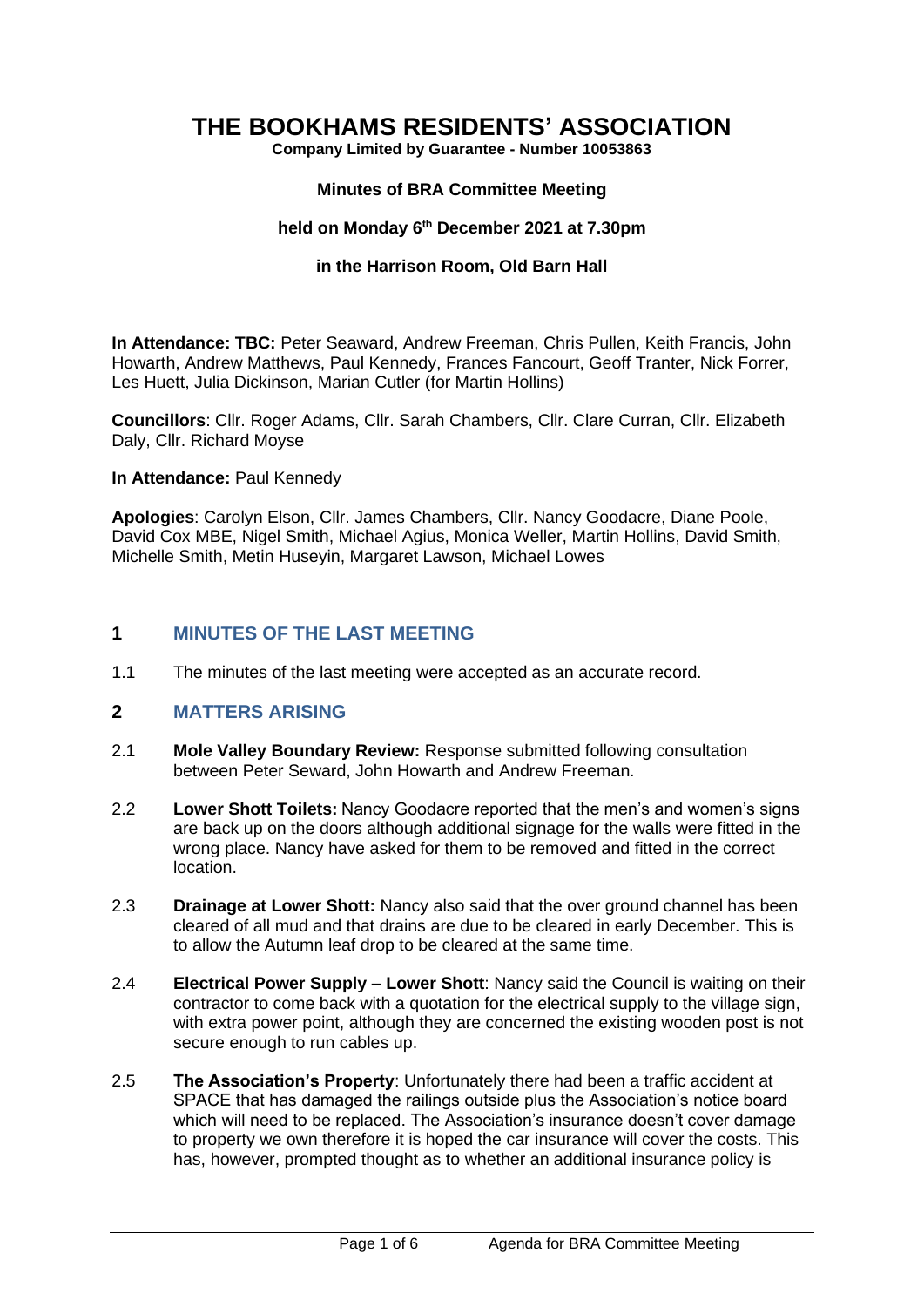needed for items such at the notice boards, Weales Clock, gazebos, village signs, benches, etc.

# **3 CORRESPONDENCE**

- 3.1 **Flooding at Douglas House:** A resident of the house experienced flooding which will involve vacating the property for repairs, etc. Michael Agius visited and came up with some recommendations to avoid a recurrence. These were forwarded to Richard Moyse and Clare Curran who, in turn, raised the issues with and highways respectively.
- 3.2 Since then Michael Agius has met with SCC Highway's who will pass the matter of providing a kerb upstand besides the newly surfaced Edenside Road in front of affected flat to SCC Highway's Design Section. A report back is awaited.
- 3.3 **White Lines**: A resident contacted the Association to complain about new Give-Way white lines at the junction of Downs Way and Halepit Road. In their view this was unnecessary as there have never seen any problems in their time living in the area, and 'urbanizes' the area and takes away its village feel. In response, it was noted that junctions should always be made safer by the use of road markings, whether or not local residents thought there were no historic problems. SCC would not have painted Give-Way markings unless problems had been reported, or they considered it necessary.
- 3.4 **BRA Fees for Single Occupancy Households:** A resident contacted the Association as they felt the annual fee is unfair to people who live in single occupancy households, and that a discount should apply. It was pointed out that the Association is not aware of how many people live in any dwelling and it would be cumbersome, if not impossible, to offer discounts to single occupancy households.
- **4 MANAGEMENT GROUP** (Finance, Secretariat, Project Control)
- 4.1 **Tax Return:** John Howarth reported that the BRA's tax liability for 2020/21 was around £3.50 which is likely to be waived by HMRC.
- 4.2 **Articles of Association:** John Howarth reminded the committee of the Association's Articles of Association. Details are available on the website and include the conduct to be followed at meetings, e.g. any local resident can attend committee meetings and ask questions. although these should be submitted in advance.

# **5 PLANNING GROUP**

- 5.1 **Local Plan:** On page 10 of the Newsletter and the Local Plan Regulation 19 submission, there was an error on the map labels. An arrow mistakenly pointed to the District boundary rather than the Green Belt boundary. A clarification has been made to the online version of the Newsletter and posts on this subject updated. An email campaign was also implemented to advise of the error and gave links to Future Mole Valley maps and documentation for reference. The Newsletter was printed after the  $7<sup>th</sup>$  November, after the closure of the Regulation 19 so it is not thought that it had any major impact. There have only been one or two emails on the matter. The correction was shared with Piers Mason of MVDC who originally identified the error.
- 5.2 **Surrey Development Forum Annual Conference**: Peter Seaward attended the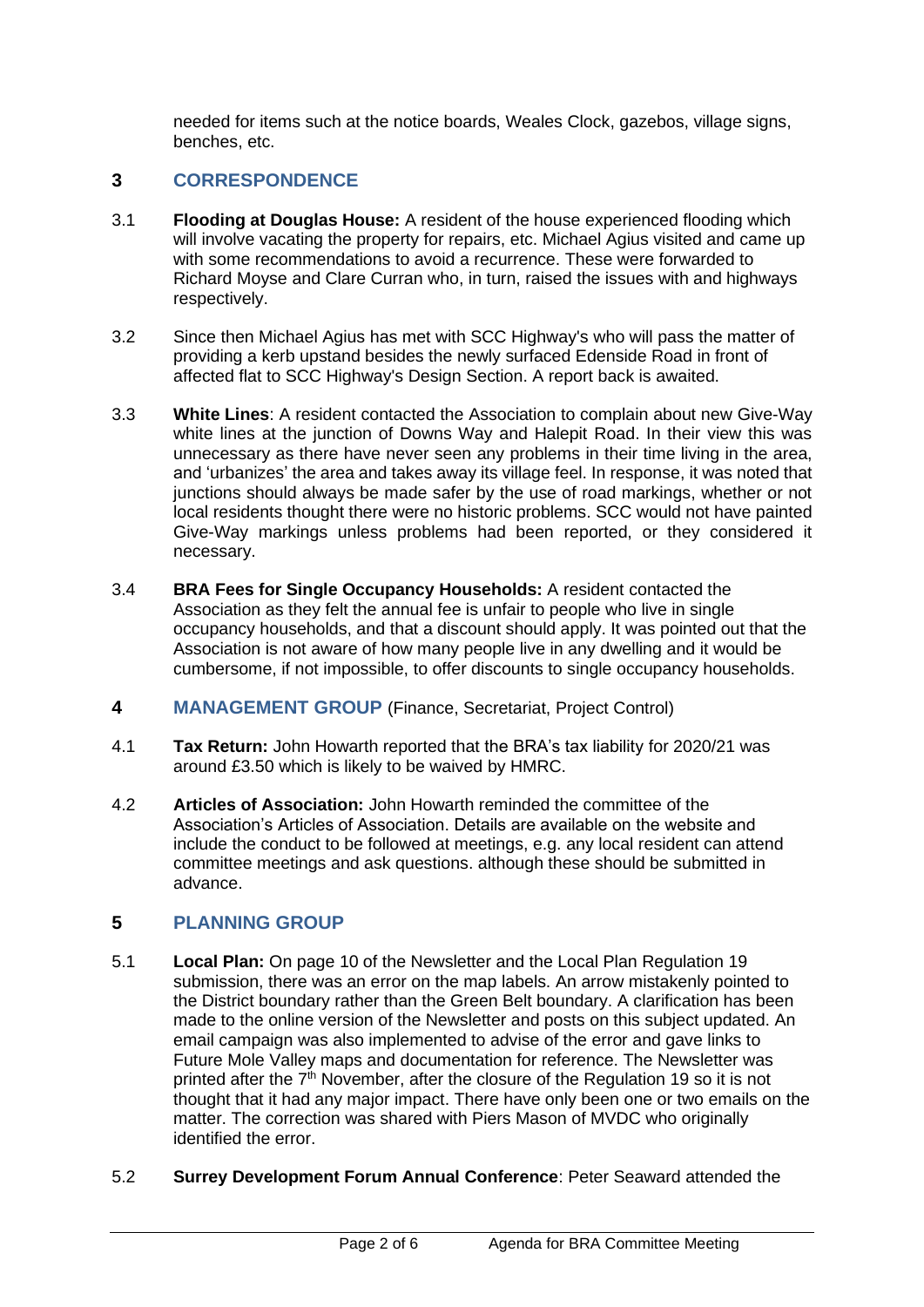conference, a partnership between local councils and developers. Further information can be found on the **Surrey Development Forum Website website**, which includes videos of all the sessions and speeches.

- 5.3 **Planning Applications:** The Planning Committee considered 9 applications and ppopose to submit a letter of representation regarding one of them:
	- MO/2021/1890: 202, Lower Road, Bookham Demolition of an existing bungalow and replacement with 2 No. dwellings both with private rear gardens and a shared access off Lower Road leading to separate parking.

### **6 ENVIRONMENT GROUP (Roads, Paths, Drainage, Flooding, Trees, Litter Pick)**

- 6.1 **Flooding:** Michael Agius has received quite a few reports of flooding around Bookham on the night of 20th/21st October, one of which was in Merrylands Road which could have resulted from blockages in the ditch down Little Bookham Street and another in Edenside which could have been affected by blockages in the Church Road ditch. Both ditches are fairly overgrown, so it is difficult to actually see what the problems, if any, might have been.
- 6.2 Michael Agius had emailed the National Trust about the state of the ditches which were NT's responsibility and is awaiting a reply.
- 6.3 Michael Agius had made a visit to a further property affected by the October torrential rainfall, No 3 Byron Close and suggested improvements to prevent future flooding. The flooding had been reported to Thames Water, who had subsequently visited and would be carrying out CCTV drain lines to Sharon Close where they had root cleared and lined drains some five years ago.
- 6.4 **Trees**: Frances Fancourt said that the 19 of the free trees given away on Village Day were in the process of being allocated and, with some recent donations, it would probably be possible to allocate trees to everyone who had requested one. Clare Curran added that a resident had felled a tree and a replacement was being planned.
- 6.5 Regarding other issues, Frances said that the benches were soon to go onto the Garstons Triangle which will also be mowed more regularly, and that BT staff were very happy with the frontage of the BT building since we had started caring for it with wild flowers.
- **7 COMMUNITY GROUP (Education, Police, Transport, Emergency Services, Health, Churches Together)**
- 7.1 **Bookham Station Accessible Bridge**: Andrew Matthews reported that unfortunately the Association's application to Surrey County Council's "Your Fund Surrey" for some local funding was rejected as it is deemed not beneficial to the wider community. This is a significant blow to raising the Local contribution required to qualify for Network Rail's access for all funding for an Accessible Bridge.
- 7.2 **Signage**: Andrew has spoken with David Wilby of South Western Railway and he is looking into the proposed signage alterations at the Station. He says that what we propose doesn't meet the current signage standards set by Network Rail and is looking how we might introduce this. Some good news, the 32-inch display at Bookham Station has been granted planning approval.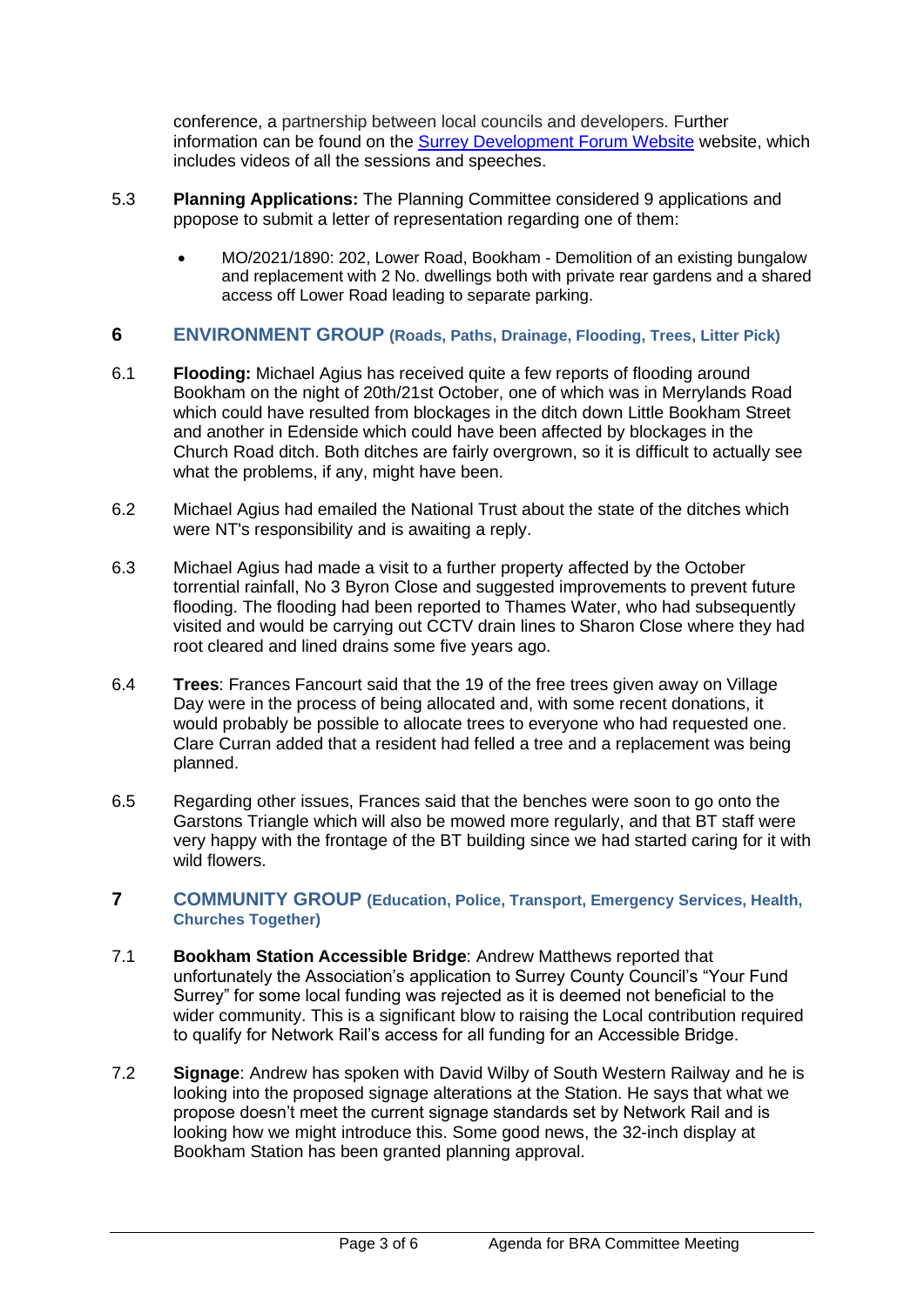- 7.3 **Leatherhead Hospital**: There is a proposal for a Medwyn Centre style facility at Leatherhead Hospital. Simon Edge is leading on this on behalf of the Association.
- 7.4 **Cycling and Walking Plan:** Julia Dickenson mentioned that the next round of bids will be decided in the Spring, and [anyone is able to put forward a proposal.](https://surreylcwip.commonplace.is/)

### **8 COMMUNICATIONS AND MEMBERSHIP GROUP**

- 8.1 **Newsletter:** Les Huett reported that, following on from last month's report, the Autumn 2021 Newsletter has been printed and distributed to all households in Great and Little Bookham (5,000 addresses) by Road Stewards and the Comms and Membership team. As Les caught Covid and was self-isolating during the envelope stuffing for road stewards stage, a big thank you to Carolyn Elson and John Howarth for getting the newsletters out to Road Stewards.
- 8.2 **Website:** The refreshed web site is now live is an improved experience for visitors to the site. There are some new services for Committee members to take advantage of:
	- Communications request
	- Web mail log in
	- Request for email forwarding or a BRA email account.
- 8.3 Les has also produced two videos guides. The first is on the services for committee members and the second is a guide to the new website. These will be circulated at the weekend. Alternatively, follow these links:
	- [Committee Member's Services](https://vimeo.com/652529689/0d87799860)
	- [A guide to the refreshed BRA website](https://vimeo.com/655681837/16c0c46a5d)
- 8.4 Site visitors stats for November:

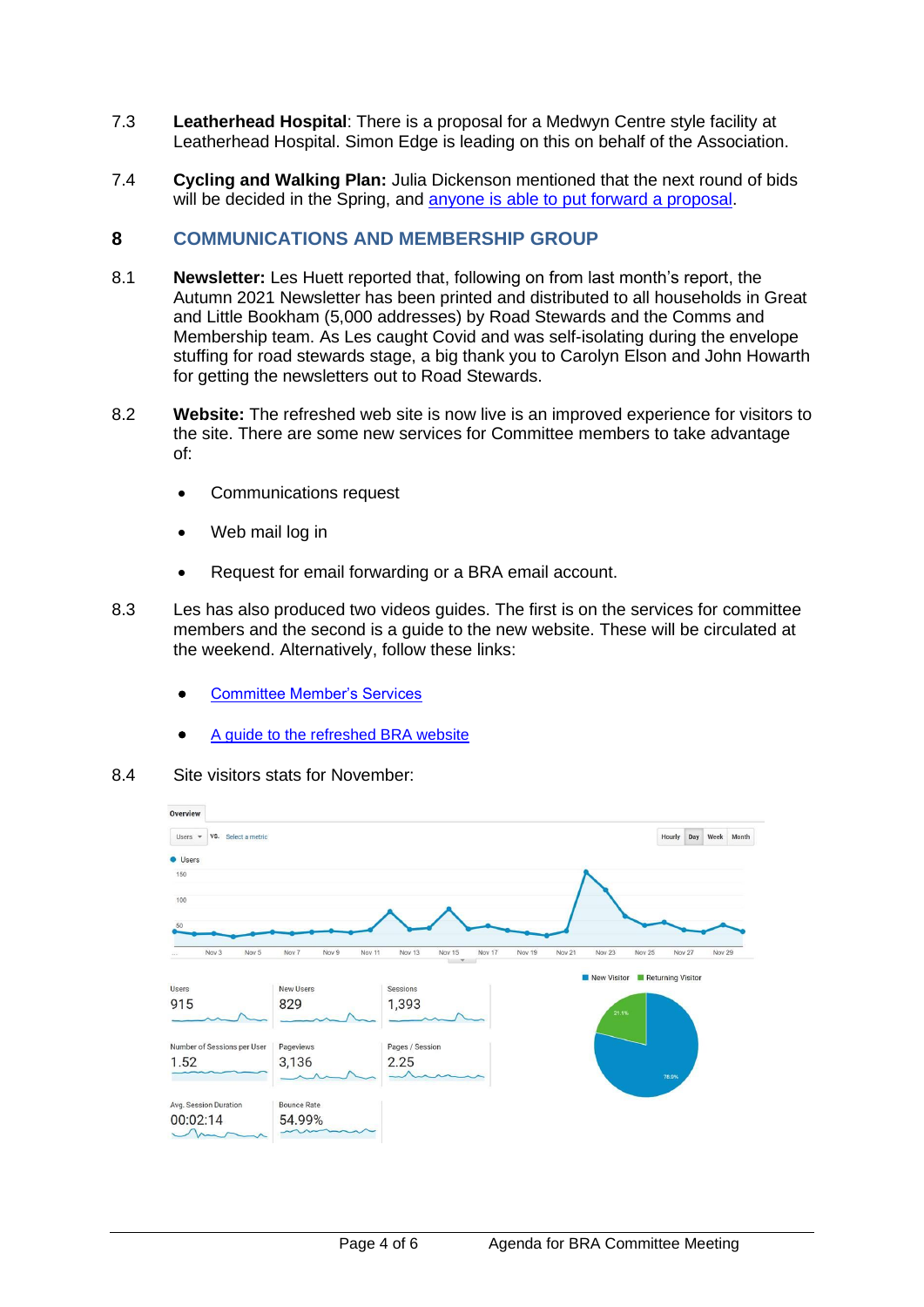- 8.5 **Email Service**: We have over 1300 subscribers to our email service with two campaigns run in November:
	- Advising Committee Members of the website refresh
	- Regulation 19 clarification as previously reported.
- 8.6 **Membership:** The Autumn Newsletter has now been delivered to all households. This has resulted in a flurry of payments via the website and through our Road Stewards. Subscriptions have now reached £10k and we have c1800 members. There are still a few more payments due from Road Stewards. The increase in payments against last year is due to the tremendous effort of many of the Road Stewards who were unable to collect properly last year.

### **9 BUSINESS GROUP**

9.1 **Business Map**: Nick Forrer said that the updated business map was now in place in the Lower Road car park. The Committee thanks Nick for his work on this.

## **10 PROJECT UPDATES**

- 10.1 **CIL Funding:** Peter Seaward reported that the Association has submitted the following bids:
- 10.1.1 **Speed Signs in Little Bookham Street:** £3,000 has been received to progress this.
- 10.1.2 **Power at St. Nicolas Lynch Gate**: Funding has been received and this initiative should progress in the new year.
- 10.1.3 **Planters**: A bid for £8,000 had been submitted for planters and flowers in the High Street and Church Street.
- 10.1.4 **Benches**: MVDC has said they will maintain their own benches, but that leaves circa 10 benches that needs refurbishment. David Belsham has been tasked to do this.
- 10.1.5 **Village Sign**: The cost to re-erect the sign has to be borne by the Association, but application for funds to provide power in the vicinity has been submitted.
- 10.1.6 **Lower Road Rec Skate Park**: This is no longer fit for purpose and the preferred replacement would be a BMX circuit, although this would cost in the region of £40,000.
- 10.1.7 **Bookham Station Signage**: A planning application has been submitted for new signage on Platform 1, and a further bit, which would cost in the region of £12,000 could be made for Platform 2.
- 10.1.8 **Disable Path to the Station**: The NT and Natural England are not in favour of a establishing a path between the NT's car park and the station. This means that without a lift/new bridge then there will continue to be no disabled access to London bound trains. The cost if the path would be in the region of £24,000.
- 10.1.9 **All Saints Church War Memorial:** £8,000 is needed for a plaque to add the missing names, although CIL funding can't be used. An application for PIC funds will be made instead.